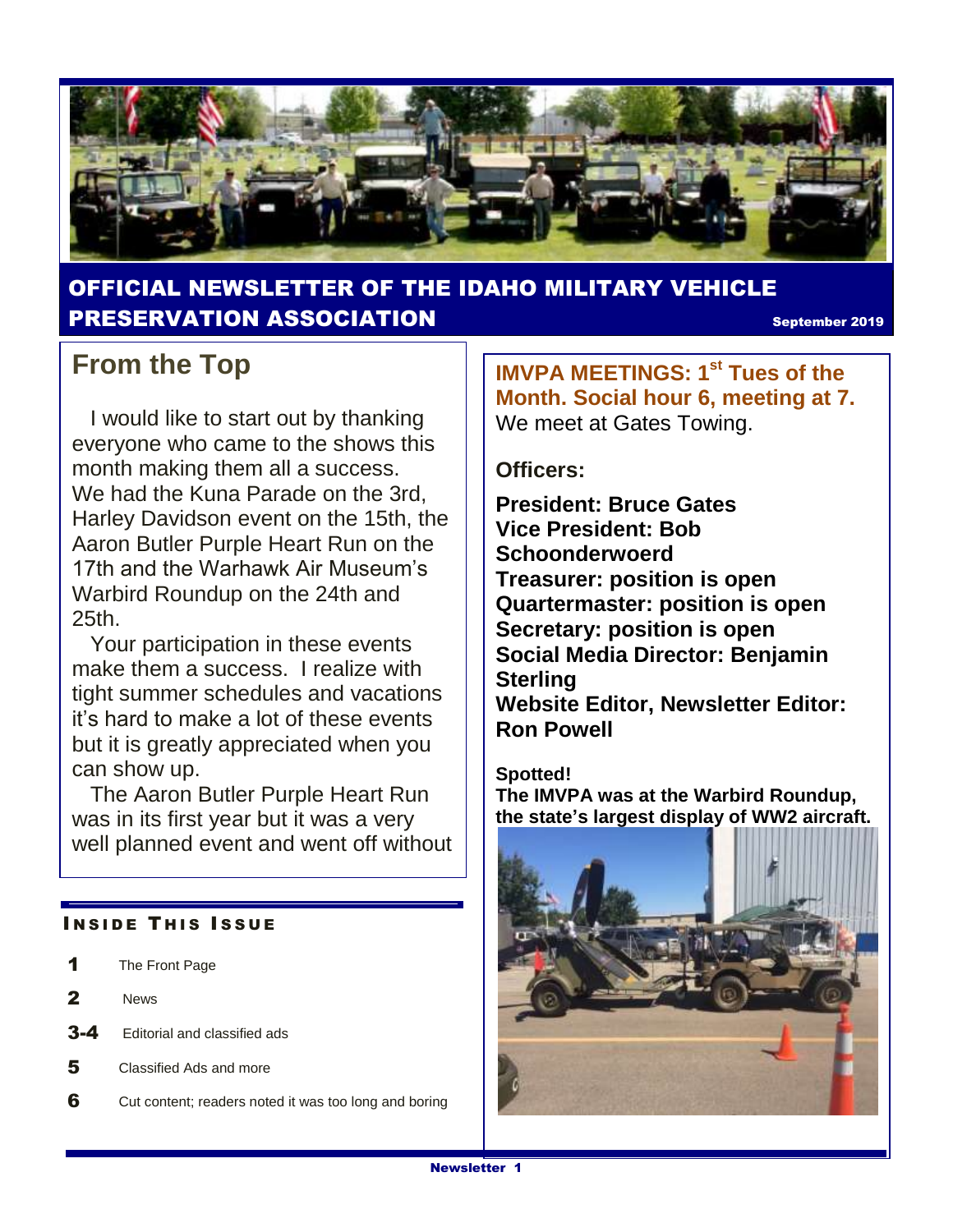a hitch.

 The Warhawk Air Museum's Warbird Roundup has been going on for several years but this is the first year we have been included. There were a few glitches and a few problems but that's to be expected. Now we know what is going on and we can insert some help to make next year's event a bit better.

 Summer isn't over and we have five or six events in September that will be discussed at the meeting on September 3rd the first Tuesday of the month. See you there.

-Bruce Gates President, IMVPA

### **It was in the news…**

- We received a Certificate of Appreciation from the Boise Veteran's Day Parade Committee Executive Chairman, thanking us for our participation in 2018, and of course they invited us back this year.

-Benjamin recommends the site steelsoldiers.com which talks about all types of military vehicles and includes a discussion forum.

-Have you seen our website? Go to [www.idahomvpa.org](http://www.idahomvpa.org/)

### **His glass is half empty…**

 I've got a pain in my ass. Not a physical pain mind you, although now that I'm over 50 I can't wait for that annual exam that we all look forward to like a trip to the dental office. No I'm talking my restoration, a 77 year old WW2 Jeep that was must have been abused by the Germans and Japanese

both. Bubba was much harder on this thing though than our former enemies.

 It must have been used to teach every kid in Idaho not only how to drive, but how to drink and drive. I hope Bubba survived that crash off the bridge (or whatever it was) that twisted the frame, broke the springs, and cracked the cross members. Actually am I a jerk for hoping Bubba did not survive the crash? I suppose so.

 Try torching, cutting and welding in 110 degree heat with pants, boots, gloves, and hat on. Still the sparks somehow made it down the crack of my…well you know. Reminds me of the months I spent in the Army in the Middle East. Only that was far more pleasant.

 The T84 transmission? Empty and rusty like my outlook on life. The front axle Rezeppa joint? Busted and broken, like my bad knee. The tie rod ends, frozen. And not like the cartoon unicorn and rainbow musical movie of the same name. No this is stuck and bent, and even the Incredible Hunk would complain about it.

 One of my good pals has been over to help. I hate to say his name in case he reads this newsletter. Ah well I know that no one does. Anyway we wasted 16 hours and twice as many saw mill dollars on this thing and made very little progress. Restoring it is probably like digging in the dirt for gold with your bare hands, and wondering if the pay off will ever come.

 I'm tired! I guess I'll go have half a glass of warm bud light and sit and rest. Oww it still hurts to sit! ❖

**wanted: your newsletter articles, photos, and editorials. Send them in now!**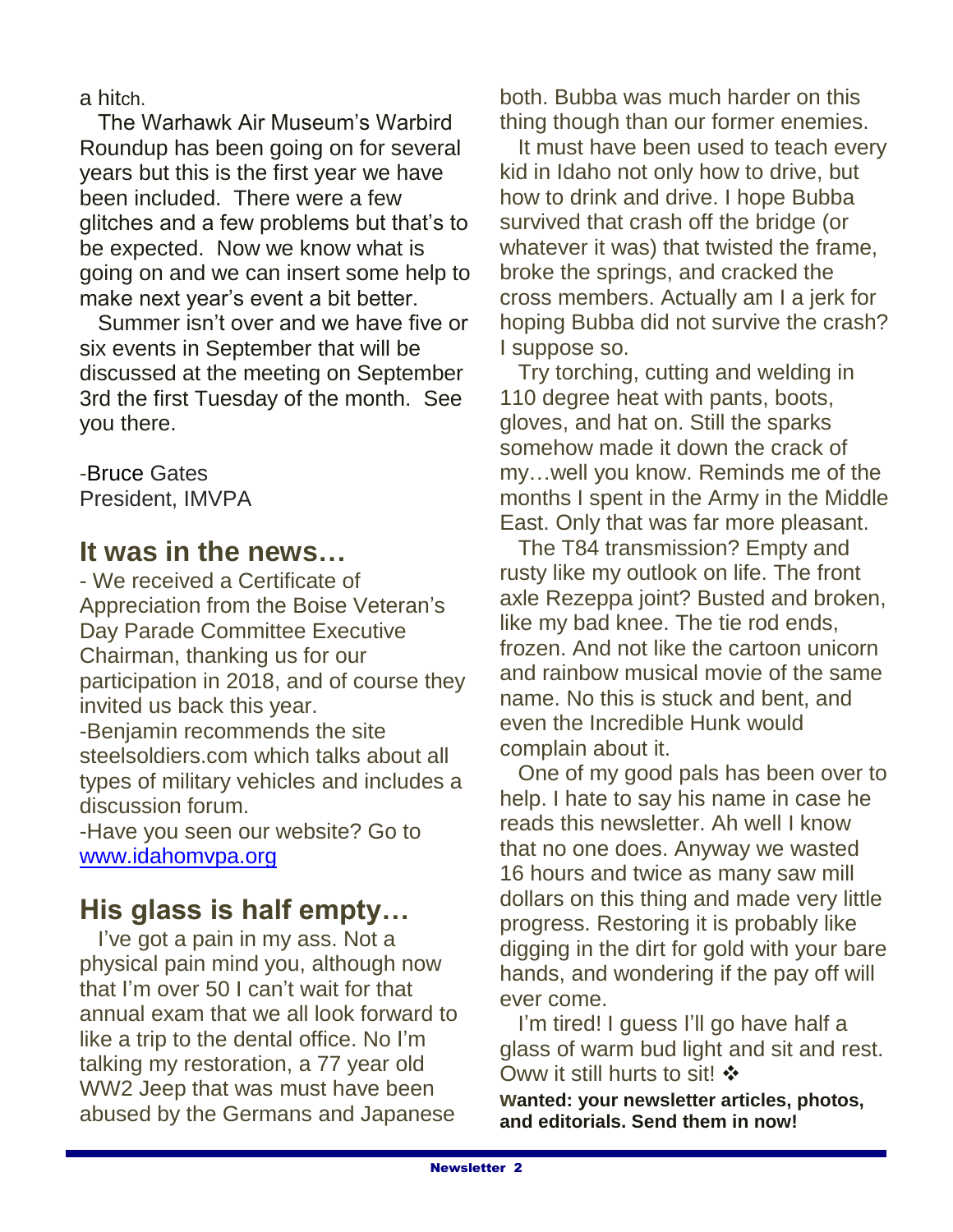### **My 'New Jeep'! by John Downs**

 My new Jeep! Finally after losing my first Army Jeep in a wildfire (thanks a lot PG&E) I was finally able to track down a replacement thanks to a lead by Alex Gordon of Idaho Motorpool! The Jeep in question is a Willy's-Overland M38A1 born September of 1952. I purchased her off of a Korean War Veteran who had served with the 187th Airborne. She has no bad rust, only the occasional surface issue near where paint chipped off. I figure she is about 80% original having been converted to 12v. The engine is a military replacement. She did run but I managed to break a spark plug wire when pulling the battery that was 25 years old... I already have parts on order to get her running again. I plan on changing all the fluids, grease all applicable points, and replace the plugs and wires. After that we will see what we have got going on.

 My plan is not to do a full restore anytime soon, mostly I want her to run and be reliable. A fair amount of the original paint is still there and I figure she is a decent representation of a military Jeep as found. So long as I own her she will not be some dented up rock crawler, but instead I have plans for the occasional parade and trip to the in-laws. Let's see how much trouble I can get into now.



Editor's note: John moved up from California where he tragically lost his home (and previous M38A1) in a wildfire. Look for that story in the next newsletter.

❖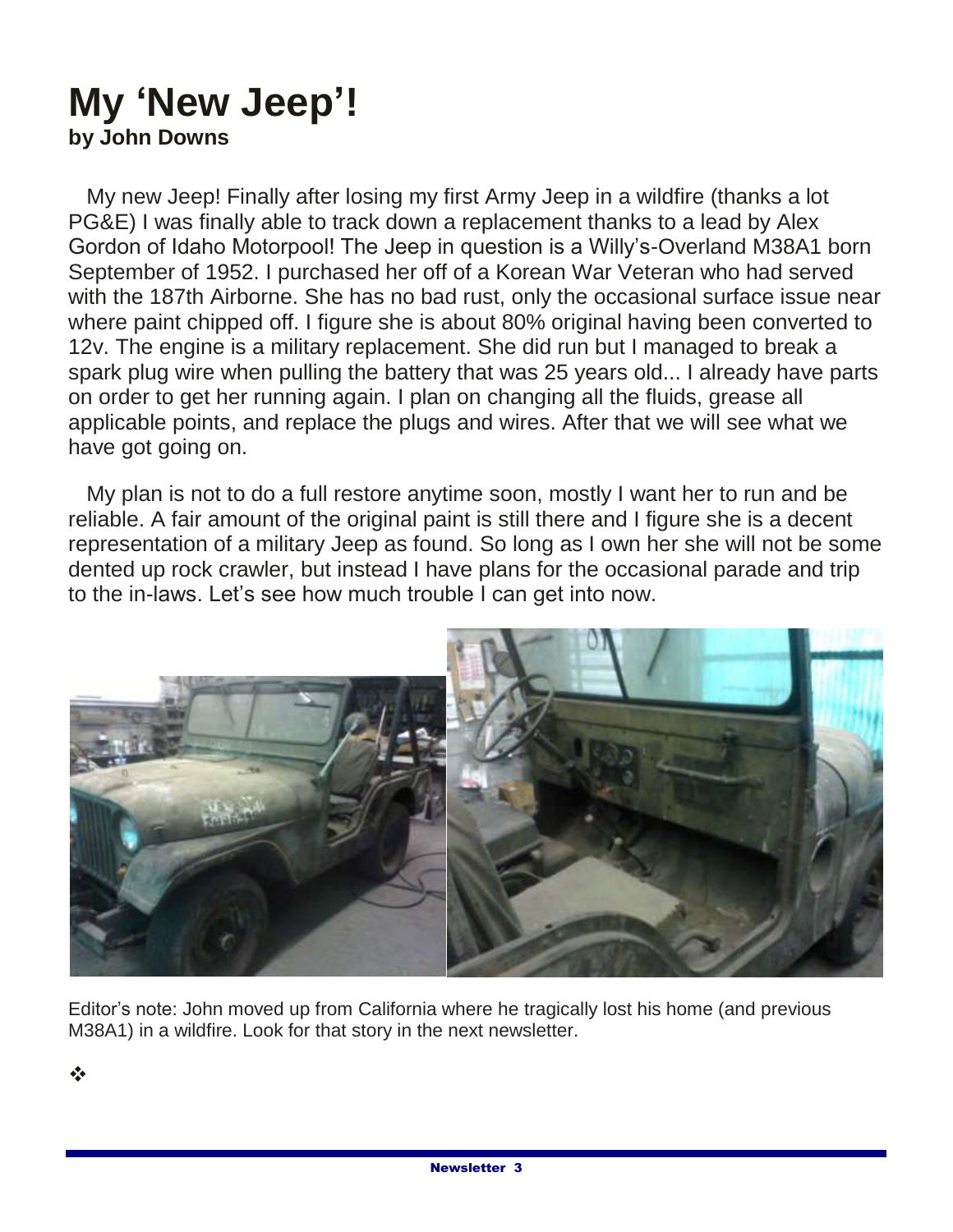# **Warbird Roundup 2019 - by Ron**

 The Warbird Roundup is an annual event and this was the first year we were invited. It's the state's largest gathering of historic warplanes. There were guest speakers, food, static displays, and I some folks dressed like the 1940s. Roy brought his M151 and a large number of automatic and vintage weapons.  $\cdot$ 

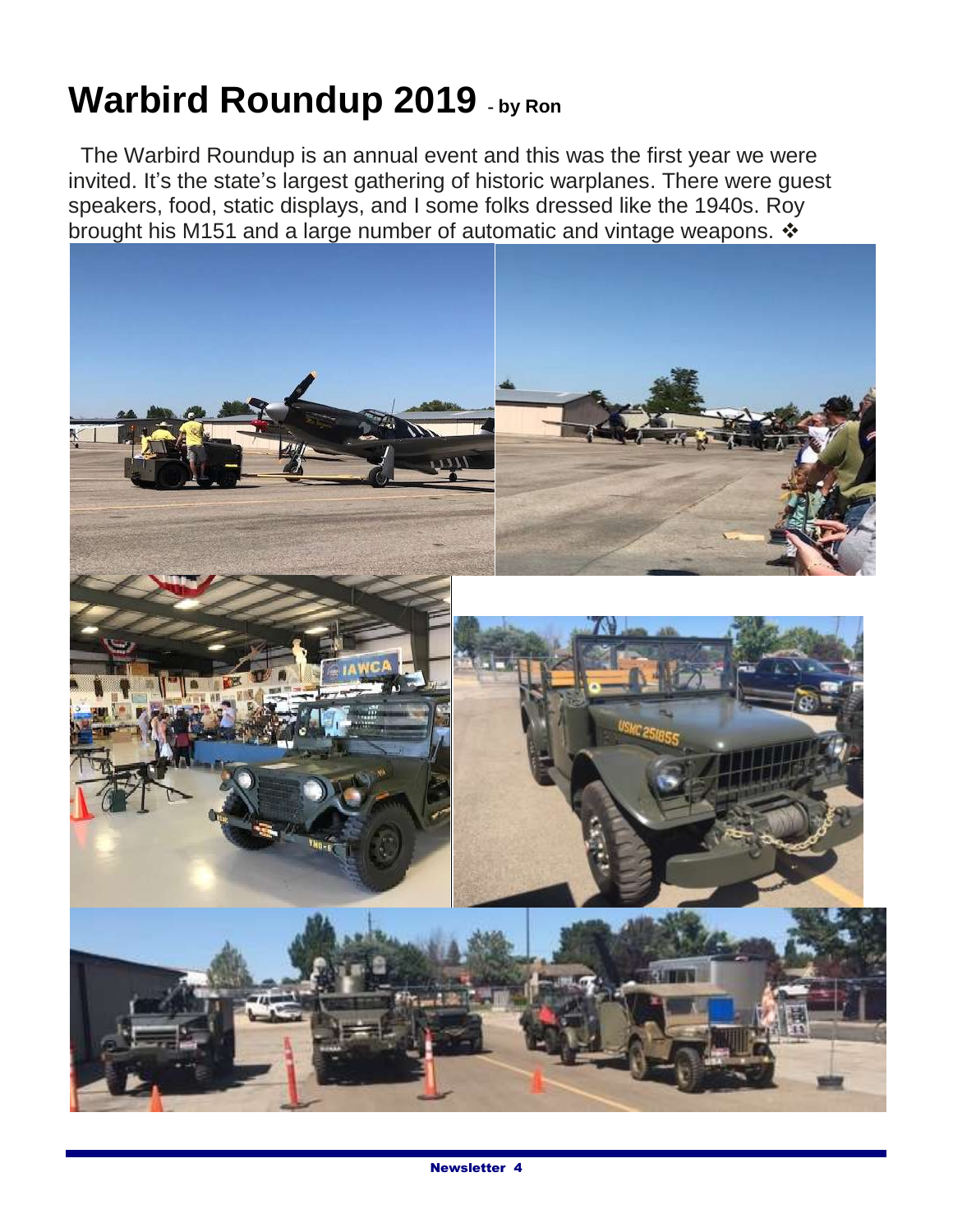**UPCOMING EVENTS: Check Idahomvpa.org as this will be updated after the meeting on Tuesday.**

### **The Inaugural SSG Aaron Butler Memorial Purple Heart Run. -By Ron**

SSG Aaron Butler died on August 16<sup>th</sup> 2017 in Nangahar Province, Afghanistan from injuries sustained from an improvised explosive device while clearing a booby trapped building. His memory and sacrifice was honored by the people of Boise who created a purple heart run. Hundreds of runners, walkers and road marchers converged for a patriotic tribute that was well organized and supported.

 Attendees included US military members, fire and police forces, the VFW, the American Legion, the Military Order of the Purple Heart, and many others. All of the proceeds for the event went to the Military Order of the Purple Heart, a 501C3 non profit.

 The IMVPA supported with a 5 ton, a deuce and half, M37 and M38 jeep. The vehicles were a big hit and an ideal tribute to the spirit of the event. I found the opening ceremony to be quite an emotional experience, as there was so much excitement, energy and patriotism present.  $\div$ 

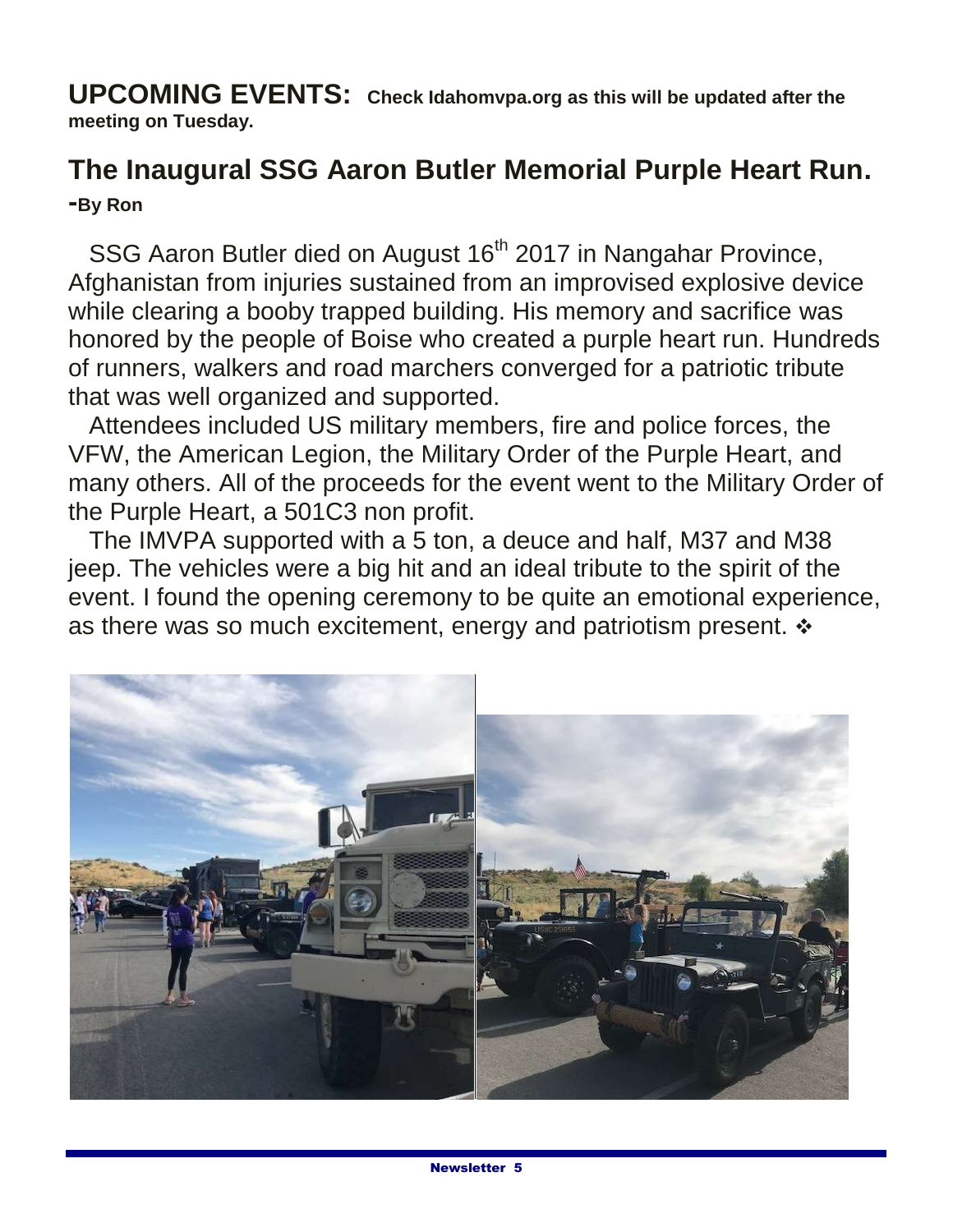# **MEETING MINUTES.**

**There were 14 members present, Bruce gave the treasurers report and it was noted that the CCKW wasn't paid for yet. It's noted that we still need someone to help with the banners as we only have two on hand. Events in the month of August were discussed and members were informed on what they were and where to attend. September events such as Chrome at the Home and Touch a Truck were mentioned but more specifics were needed. Programmed events included a museum static display Sept 7th , a Cloverdale Car Craze show 9-4PM at the same day, and some discussion about Harvest Festival. (editors note, all upcoming events will be posted on the website.)**

### **YOUR FREE CLASSIFIED ADS**

**Wanted**: M101A2/A3 trailer. Contact Ben at hondatoys@gmail.com **Wanted:** Civil defense items, contact John Downs at johnrdowns@yahoo.com **For Sale:** misc MB bolt on parts, 5 new NDT Firestone tires 7-15 size \$100 each, and a very complete 1950s ¼ ton military trailer unrestored. Contact Wayne at waynehanners@msn.com

**For Sale:** WW2 Converto Airborne trailer, ½ ton dump, fairly complete, has original data plate. Asking 795\$; also available GPW axles, frame pieces, tub, hood, fenders; also available, 1941 Dodge ½ ton rolling frame/chassis with title; email ron at rondoin\_98@hotmail.com

**Wanted:** black out light for Harley Davidson motorcycle. Contact nickwilson4@aol.com

**For Sale**: IMVPA T-shirts, \$5.00: lots of small sizes and some 3XL.

**Wanted:** tail lights and black out lights for 1943 GPW. Contact Michael at michaelsantinik@gmail.com

**Having trouble titling your HMMWV in your state**? We may be able to help !! Please e-mail as much information about your problem as possible and let us know is you will participate in a Class Action lawsuit (not required) if so e mail [hmmwvowner@gmail.com](mailto:hmmwvowner@gmail.com) ❖